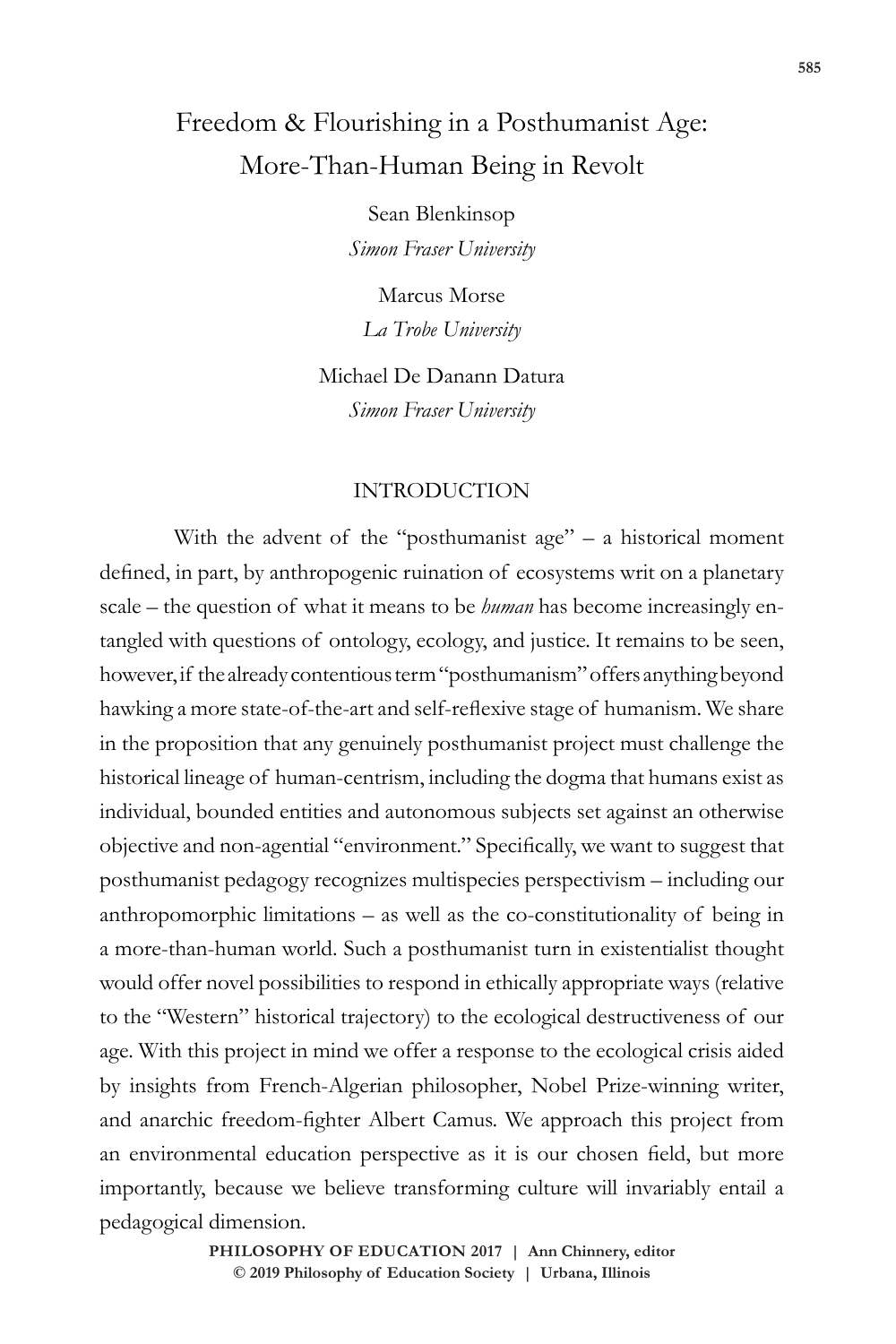#### SAYING YES TO LIFE

Camus died at 46 in a car crash, yet before this tragic accident he produced an impressive body of work that continues to engage, provoke, and challenge Western thought. His is a powerful voice for justice coupled with a life lived as political radical. Camus tended to write novels and philosophical essays in tandem and we employ one of these pairings in order to frame this article, namely, *The Plague*, a story of how a small town responds to a hopeless and unmanageable outbreak, and *The Rebel,* a philosophical essay exploring historical revolutions in order to employ "man in revolt" as a point of departure for deducing the value of existence. Both works (published in 1947 and 1951, respectively) are profound inquiries into the possibilities of being in response to seemingly insurmountable challenges.<sup>1</sup> Camus is particularly perspicacious in this regard as he seeks to explore how one might respond to immediate problems at hand, but also how we might work collectively to realign cultural configurations such that the same problems do not simply rebrand and repeat.

A central concern lies at the heart of all of Camus's diverse artistic expressions and philosophical inquiries: "there is but one truly serious philosophical problem, and that is suicide."<sup>2</sup> At first blush this may appear a typically cynical position for an "existentialist," and too nihilistic for the purposes of environmental education where typically "hope is an imperative."<sup>3</sup> But Camus, in his own provocative way, is posing a question of profound import as to the nature of the good life; one that parallels classic Platonic inquiries, but in the terms of a secular twentieth-century theorist. For Camus, we are always free to choose suicide, to exercise *radical freedom*, and thus he seeks to inquire why, on this day or the next, do each of us, decide to continue to live and what can we deduce from this choice? In other words, why say yes to life and what does this choice say about what we value in life and how a life ought to be lived? It is this combination of *negation*, saying no to suicide, and *exaltation*, saying yes to living, that informs Camus's vision of the rebel and, we suggest, might inform environmental educators – faced with negating the ecocidal aspects of human-centrism within the dominant culture while exalting the radical freedom,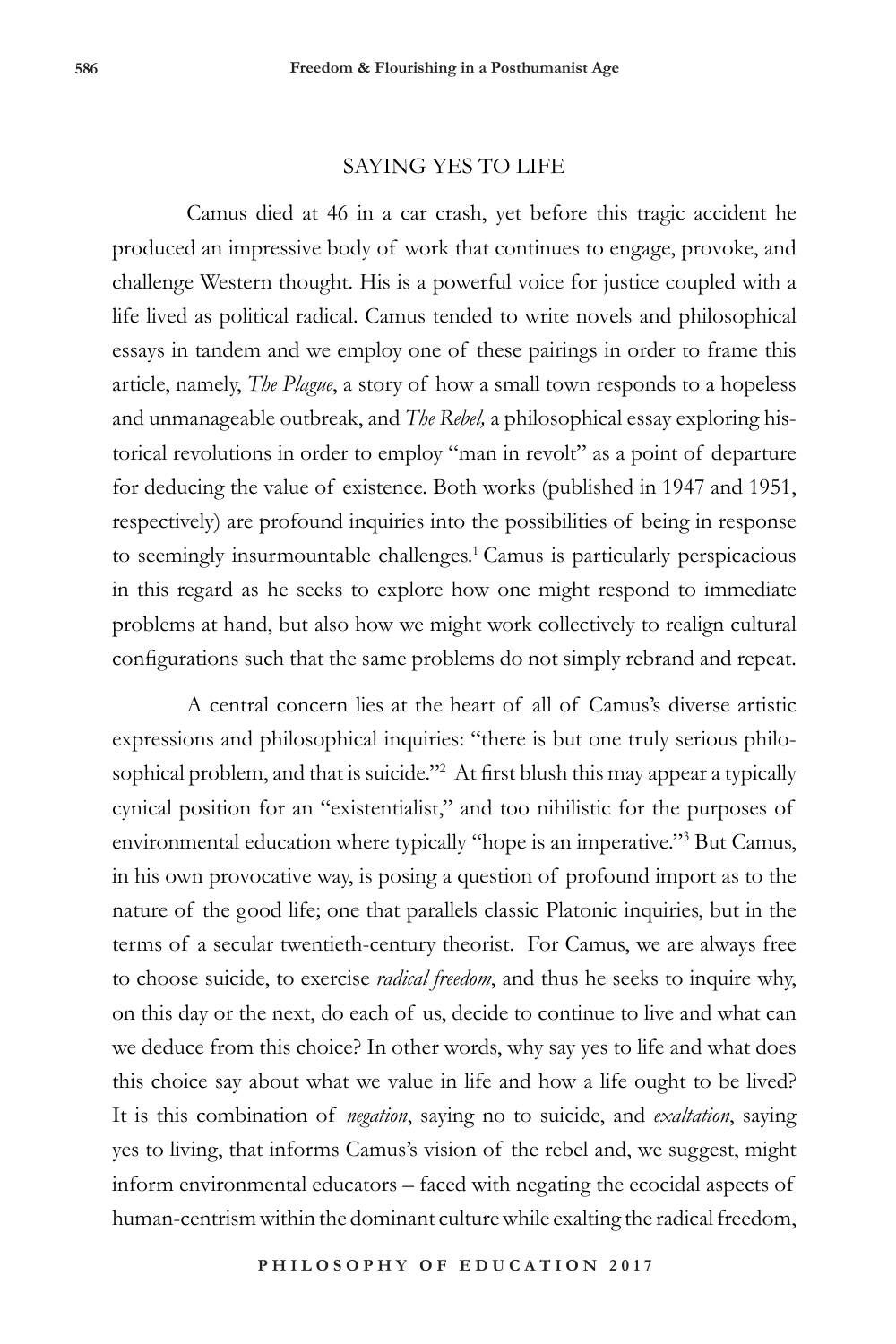to which, for Sartre, we are all condemned $4 -$  to explore the possibilities of more-than-human being in a posthumanist age.

In *The Rebel,* Camus sets out to understand his time, and specifically the foremost crime that defined it: the systematic extermination of 70 million people. He examines the seemingly acceptable logic of this genocide, seeks to rescind that reasoning, and takes up the challenge to address how it could occur: "on the day when crime dons the apparel of innocence—through a curious transposition peculiar to our times—it is innocence that is called upon to justify itself."5 The question of suicide is indispensible for Camus because an understanding of the implications of its negation allows a point of departure from which to proclaim the illegitimacy of, murder and genocide. Suicide is the starting point because its daily negation reaffirms the value of life; if we recognize that there is something good in living, something worth saying yes to, then the same must hold for others: "from the moment that life is recognized as good, it becomes good for all men. Murder cannot be made coherent when suicide is not considered coherent."<sup>6</sup>

In thinking about the defining character and crimes of the so-called posthumanist age, we are compelled to address ecocide and if – bearing in mind this *if* is for rhetorical effect, the scientific evidence is conclusive<sup>7</sup> – we are in the midst of an ecological crisis of catastrophic proportions, the question of suicide remains indispensible. Confronting our individual choice to negate suicide propels us towards recognition of the value of life for others, and presumably in a posthumanist age, for all living beings (and the "inanimate" processes that sustain life). Thus the central concern of this article is what can be drawn from Camus to inform a post-anthropocentric rebellion against ecological injustice informed by a recognition of what it means, as a species,<sup>8</sup> to say yes to life in a more-than-human world?

## REVOLUTION & REBELLION

In *The Rebel*, Camus traces the metaphysics and history of "man in revolt" in the Western tradition in order to make an important distinction be-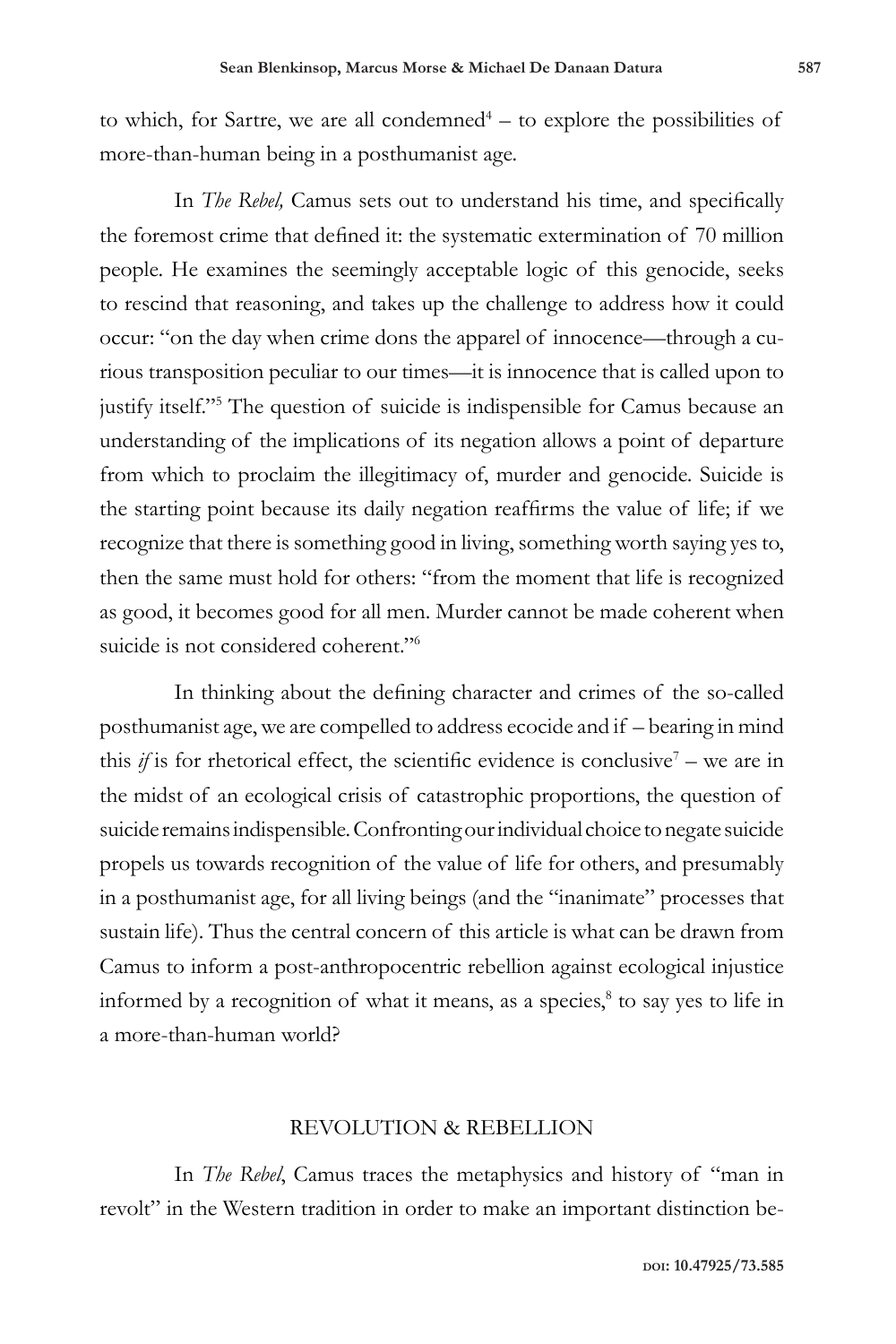tween revolution and rebellion. While he acknowledges the significance of each insurrectionary instance and figure in advancing revolutionary thought, he is primarily concerned with why revolutions have never been overly successful in terms of lasting liberatory transformation. For Camus there are several reasons, two of which are important here. First, revolutions tend to be concerned with the destruction and annihilation of an entire system or way of being and therefore lack, in a nihilistic sense, an efficacious alternative vision that can be sustained beyond the initial storm and fervor of insurrection. Second, revolutionaries tend to neglect the resilience and, in a sense, necessity of the historical-material conditions and habits out of which any transformation must emerge. Humans are situated beings, they exist within cultural configurations that provide meaning-making tools, ontological structures, and axiological frameworks, that make it possible to function, but also make it difficult to shift orientations at will. For Camus, not only does revolution usually begin with absolute negation, say of an entire class or cultural institution, but also it attempts to respond, assuming that humans can leap, at will, directly from one way of being to another with little in the way of intermediary structures other than a faith-like belief in "the revolution." For Camus, this *absolute flexibility* is an inherently flawed presumption and arising out of neglect for the cultural-material resilience and habits of present formations. We suggest that this neglect is a failure to recognize the significance of the pedagogical dimensions of cultural change projects.

Rebellion, on the other hand, involves an understanding that transformation entails both negation of pre-existing structures and exaltation of cultural configurations, myths, and institutions that recognize the value of life. As with suicide, Camus suggests that rebellion "starts with a negative supported by an affirmative."9 Transformation, in the sense of rebellion, does not entail the total overthrow of history or metaphysics per se, but proceeds as an evolving, simultaneous, and paradoxical project of negation and exaltation: "it is the rejection of one part of existence in the name of another part, which it exalts."10 In this sense, the rejection of suicide and the will to rebel are both grounded in the reaffirmation of life and freedom for the self vis-à-vis the other. The challenge then becomes choosing what calls for negation and what calls for exaltation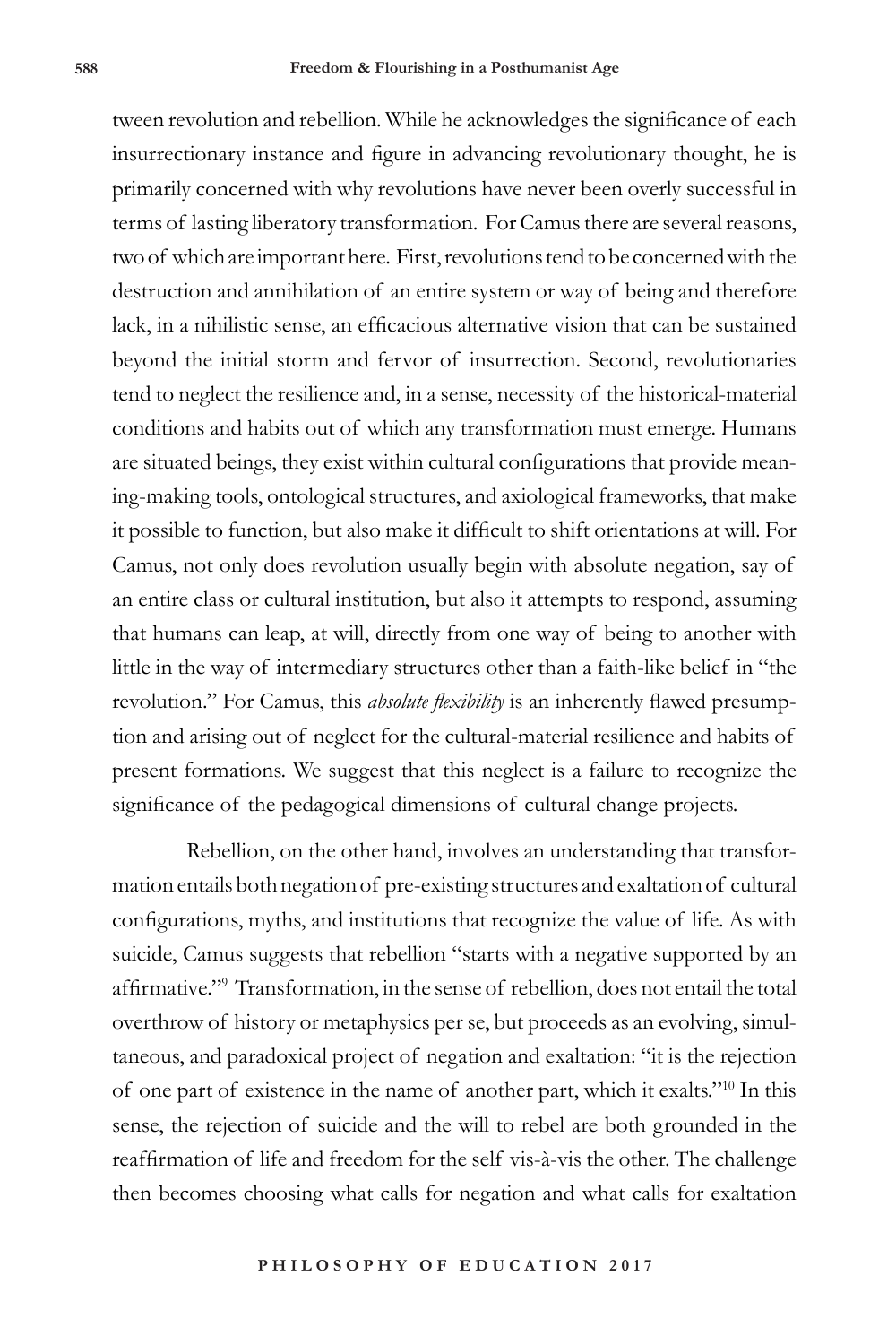in a given historical moment of rebellion. As Camus points out, rebellion is a process with a distant goal, what he calls unity, but it must honor that those engaged in the process of change are not likely to leap from here to unity in a single bound: "we can act only in terms of our own time, among the people who surround us."<sup>11</sup> In recognizing the facticity of our social imagination, both the creative urge for total revolution and the horizon of what is possible together, Camus returns to what he calls dignity and beauty. "But the affirmation of a limit, a dignity, and a beauty common to all men [sic] only entails the necessity of extending this value to embrace everything and everyone and of advancing toward unity without denying the origins of rebellion."12 These origins emanate from the sense that, in spite of the impossible situation into which we are thrown, the absurdity of it all, the basis of maintaining our own dignity, beauty, and freedom lie in embracing those same values in everyone and everything.

For Camus, the tragedy of revolutions throughout history, political or artistic, is that most have resulted in short bursts of freedom as what-is is negated utterly, but – and herein lies the tragedy of total negation – eventually a reiteration of the status quo returns that is not substantially different from pre-revolutionary conditions. These relapses are predicated on the fact that there was little to exalt and thus little upon which to build. In response to wanton negation, Camus wants to posit the rebel. The rebel enacts rebellion as paradox, negating the aspects of the culture deemed most unjust and "suicidal," while actively exalting those "life-affirming" aspects within the horizon of the possible.

With respect to the ecological crisis, the posthumanist age demands that we radically reconsider what aspects of the culture remain "suicidal" and which are to be exalted in a more-than-human world. Take, for example, the following sentiment by Peter Hay: "We are called the anti-folk. Anti – this, that, everything. But we are not. We are for, not against. For a tangible, physical place. For the riotous, loving dance of life. For the beauty that will settle anew upon the island when the present horrors pass."<sup>13</sup>

Hay responds here to the way the dominant culture tends to frame the environmental movement as "anti-everything," thus illegitimating them as dreamers, nihilists, or utopians (characteristics Camus might define as "revolu-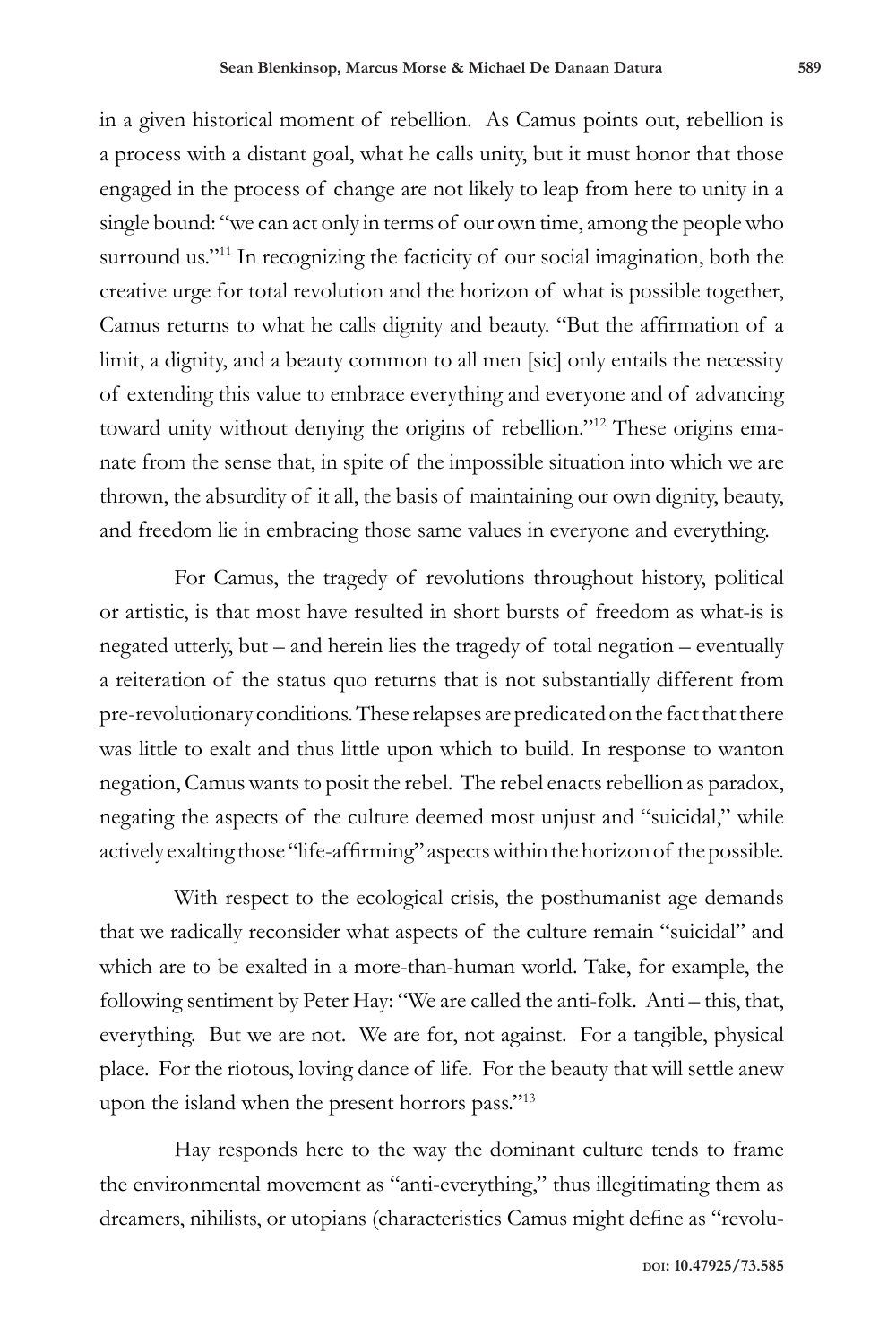tionaries" in the negative sense). Hay claims environmentalists are not *only* in the business of negation, and names place, life, and beauty as things environmental thinkers are in fact exalting. For Camus it is this combination of negation, the active naming of those things that one wants rid of in the current system, and exaltation, the active naming of those things that are of value, significance, and importance that differentiates conventional revolutionaries from the rebels. In other words, rebellion entails a more complex, self-reflexive, creative, and educational process that honors and seeks to recognize the value of each individual, understand transformation as a shared endeavor, and view transformation as a process already in play with the first act of saying *no*. In this case, the first no reaffirms our individual existence, but also provides a means to potentially deduce which aspects of the larger culture are contributing to ecocide. But this negation must be coupled simultaneously, as Hay does, with that which we exalt.

At this point, following Camus's suggestions, it behooves us to locate an initial negation and exaltation that might propel revolt in a more-than-human world. In accordance with the posthumanist turn beyond anthropocentrism, the following discussion regarding freedom and dignity will pertain not only to human individuals but all beings and, by extension, the processes that sustain life on this planet.<sup>14</sup>

Recognizing more-than-human being in a time of ecological crisis necessarily entails rebelling against the colonizing and imperialistic aspects of the dominant culture that have resulted in mass extinction and threaten ecocide. Lessons that we draw from Camus in this respect are: 1) not seeking absolute negation, i.e. Western culture is not entirely ruinous; 2) the need to bear in mind this work is going to be enacted by *real* human beings immersed in the real places, material conditions and habits of their lives; 3) this work needs to be done with a view to the value of all living beings and exalting those aspects of our co-existence that ought to be - with a nod to Val Plumwood<sup>15</sup> - actively foregrounded; and 4) we must endeavor to make the need for negation/exaltation thinkable and workable within the horizon of what is possible. We have a clear first step in the process, negation, saying no to suicide, and some indicators from Hay of possible exaltations, place, life, and beauty, but these seem both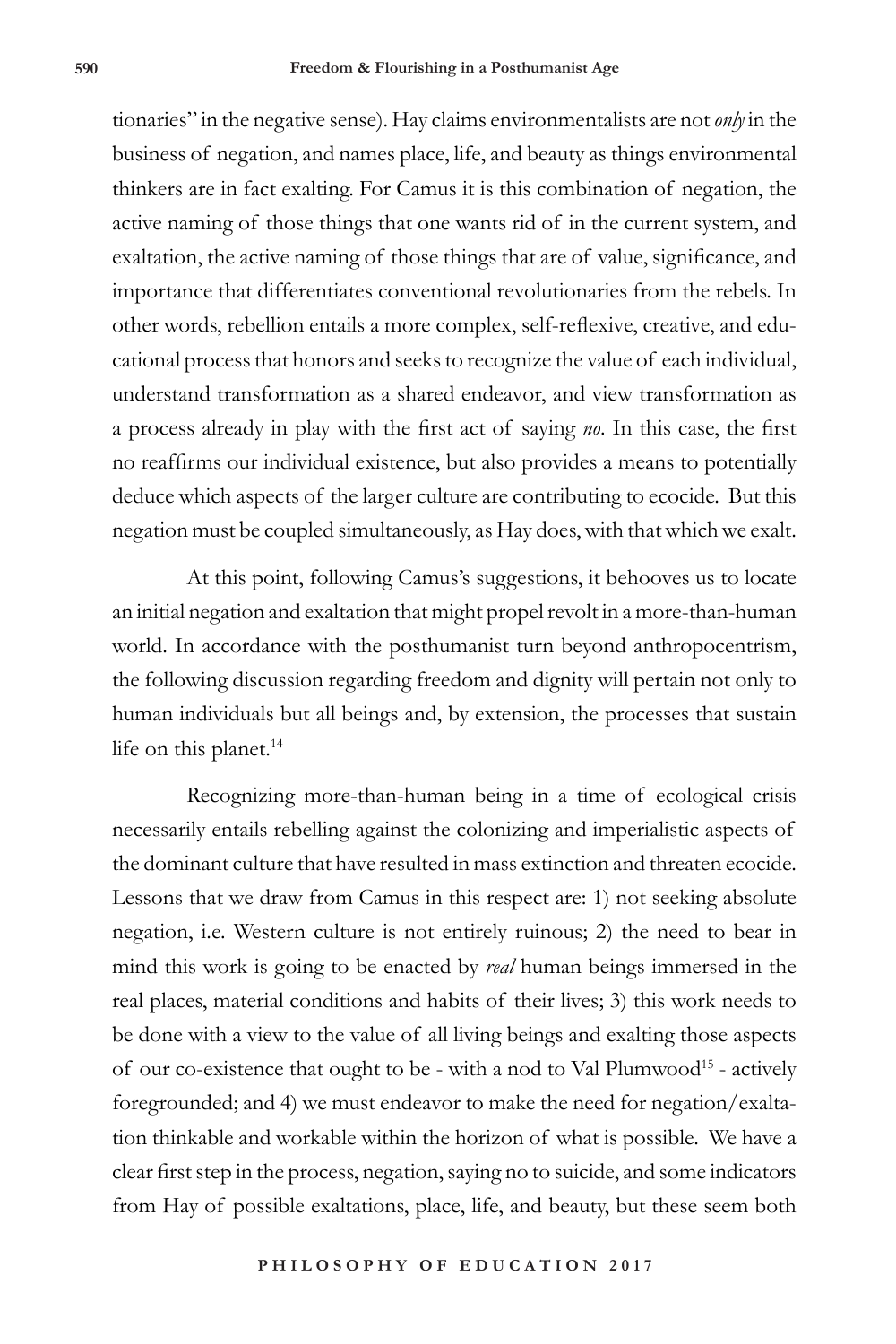potentially generic and difficult to enact. As environmental educators, naming the crisis for what it is – suicide by ecocide – and using that as impetus might be an important first pebble into the pond. Yet it appears we need something more graspable and workable if we are really going to take this project forward, and it is here that we would like to turn back to Camus's idea of freedom.

#### FROM FREEDOM TO FLOURISHING

Although our impetus for seeking exaltation emerges from the challenges to freedom in our own time, Camus offers provocations to assist. Quite early in Camus's 1949 play *The Just* we hear a character make the claim that freedom is not an individual achievement, prerogative, even reality, but that it is connected to and contingent upon others. Sartre distills the sentiment: "I am not free unless others are as well."16 Interconnection with the other - all the way down, as it were - is important to our discussion in two ways. The first is that individual freedom is contingent upon the freedom of others who recognize one as something other than an object.17 To be a subject in an isolated world of deterministic laws, habitual modes of being, and emptied of other subjects who recognize and share this ability is akin to creating art with no audience or contributing to a dialogue no one hears. The presence of another is not, however, just about having a passive audience as soundboard, but being recognized by and implicated in the processes of collective agency and freedom. For if I recognize an other as being free, and my own freedom is predicated upon this recognition, then I have a responsibility to weigh my decisions, actions, and way(s) of life in light of their perspectives and possibilities of being, just as their actions impact my own possibilities in potentially limiting or expanding ways.

The second way in which the other is necessary for a flourishing kind of freedom is its coupling with responsibility, such that freedom becomes the ability to choose to act and not act, be and not be, and that every being has the same opportunity and range of possibility. By extension, if I am not free in a world of automated objects, so too am I not free if I am the only one able to engage in a full range of possibility in a world of limited others. For what does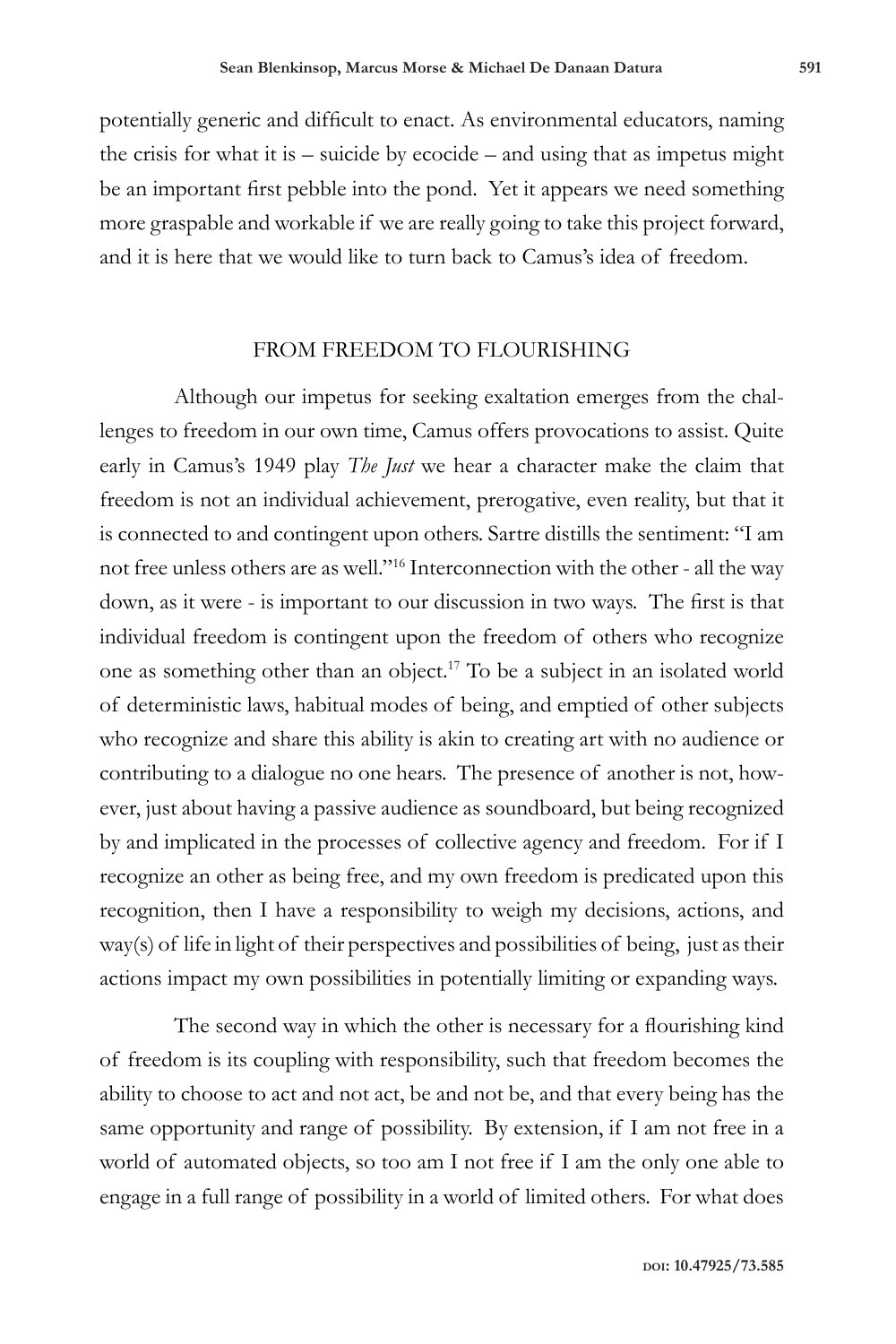it mean if I alone am the one who can create what I am? Or if in the process of self-becoming I have made it impossible for others to do the same? Or if only a small portion of living beings, the portion privileged with subjecthood for instance, can exercise it? For Camus this second point is clearly positioned within a social justice conversation and yet his project in a posthumanist age begs the question: what if in exalting the possibility of freedom for all we include the communities, beings, and life-granting processes of a more-than human world?

The exaltation we propose, then, is one of mutually dignified flourishing that takes seriously being in a more-than-human world. This is a reorientation to freedom for all, but it makes clear that a flourishing freedom in our time is one that comes coupled with responsibility to oneself, to others, and to the ecology of the whole (i.e., the particular agential beings and materiality that comprise ecosystems). The addition of dignity reminds us that this project of rebellion is about living and letting live in order to co-constitute the freedom of being, and that in losing this ability we risk losing an implicit dignity, the ability to self-create and be recognized as such beyond simply existing for others as *resources*.

The negation we propose, while admittedly less developed in this article, is nevertheless clearly implied: individualistic anthropocentrism as manifest at the level of the individual human as well as that of the species (i.e., human exceptionalism) that undergirds Western cultural institutions. This builds upon the message of interconnection and the idea that one is never free, self-becoming, or in rebellion alone or strictly for oneself. Confronting this hierarchical anthropocentric bias may be unsettling in its implications, but for the reader willing to recognize the ontological significance of the other-than-human and that the world co-exists because it is comprised of myriad unique individuals doing and being what they are, the negation of suicide is the negation of anthropocentrism and, by extension, the exaltation of a flourishing and freedom. We propose that the role of environmental education ought to be one of actively undoing everything that places the human at the centre, while extending the idea of interconnection, dignity, and increasing possibility for all.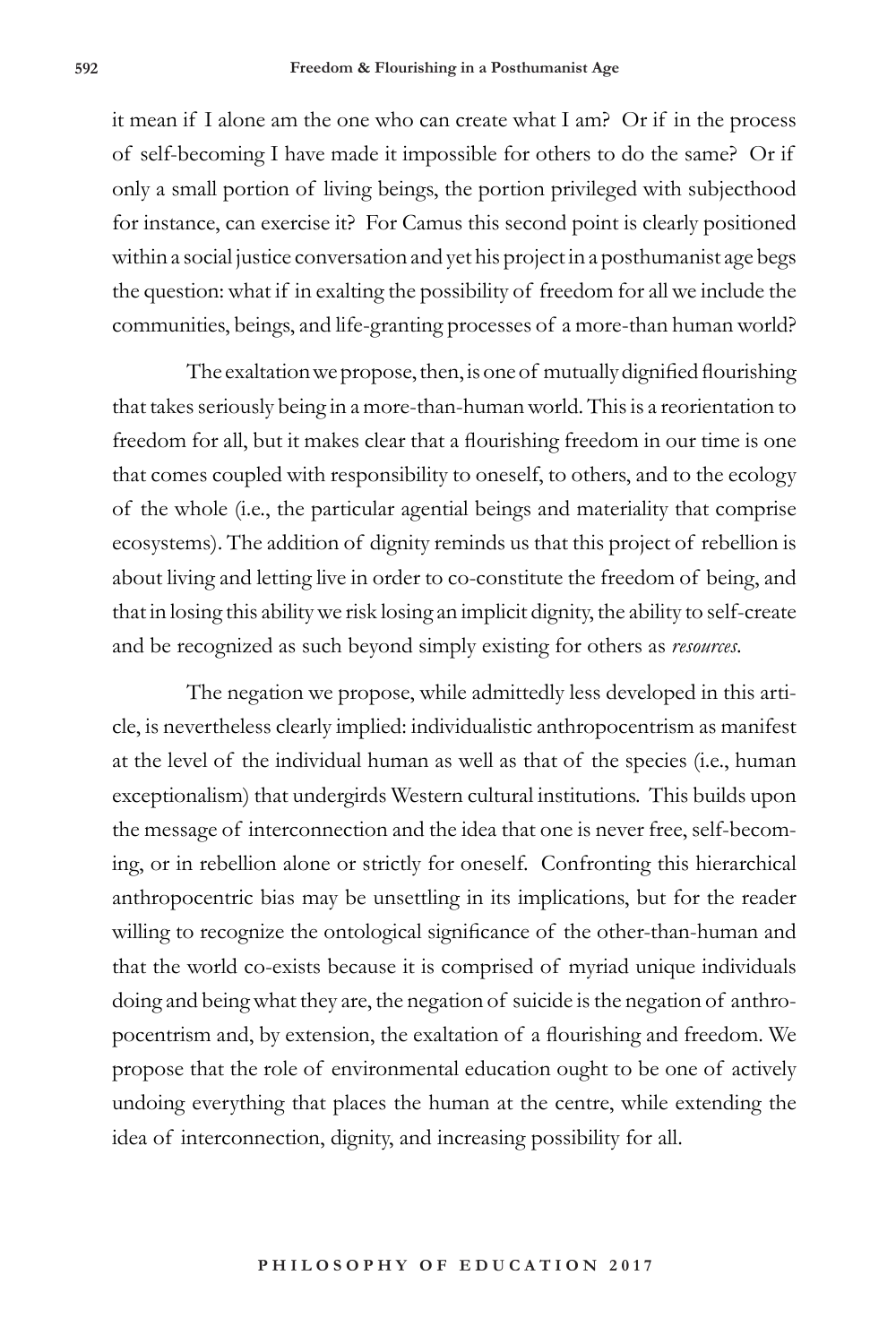## IN SEARCH OF THE REBEL TEACHER

In the final section of this article we turn to Camus's novel *The Plague*  to explore some possibilities for responding to an impossible situation: the absurdity of teaching in a time of ecological crisis. In his novel, a plague has descended upon an unsuspecting town, people are dying, and there appears to be little that can be done. And yet, Camus introduces us to a variety of characters, each a embodying a kind of archetypal response to this overwhelming crisis. Most commentators suggest Camus is commenting on French resistance to Nazi occupation, but we suggest that the characters might also map today onto the challenges of ecological crisis, climate change, and ecocide in generative ways. There are, for instance, those who try to obfuscate and under-sell the challenge, those who straightforwardly deny the reality of the situation, those who cynically profit by manipulating fears, those who resign themselves, those who try to escape, those who anticipate the solution arriving from elsewhere, and finally those who respond in ways that might be considered rebellious, even though they are quite understated. It is to them, and to the main character, Dr. Rieux, that we turn in order to think through some of the characteristics of the environmental educator who enacts the rebellious paradox of negation and exaltation.

# *Teacher as Witness*

The narrator's identity in the *The Plague* remains hidden for much of the novel and when Dr. Rieux does reveal himself it is only with resolve to "compile this chronicle, so that he should not be one of those who hold their peace but should bear witness in favour of those plague-stricken people; so that some memorial of the injustice and outrage done them might endure."18 Earlier in the novel Rieux, having seen the dying rats and the growing number of sick patients, is called into a meeting with several doctors, politicians, and leaders of the community. The point of the meeting is to discuss strategy in response to the challenges being faced. Rieux first bears witness here, despite another doctor who wants to temper the diagnosis and several politicians who want to downplay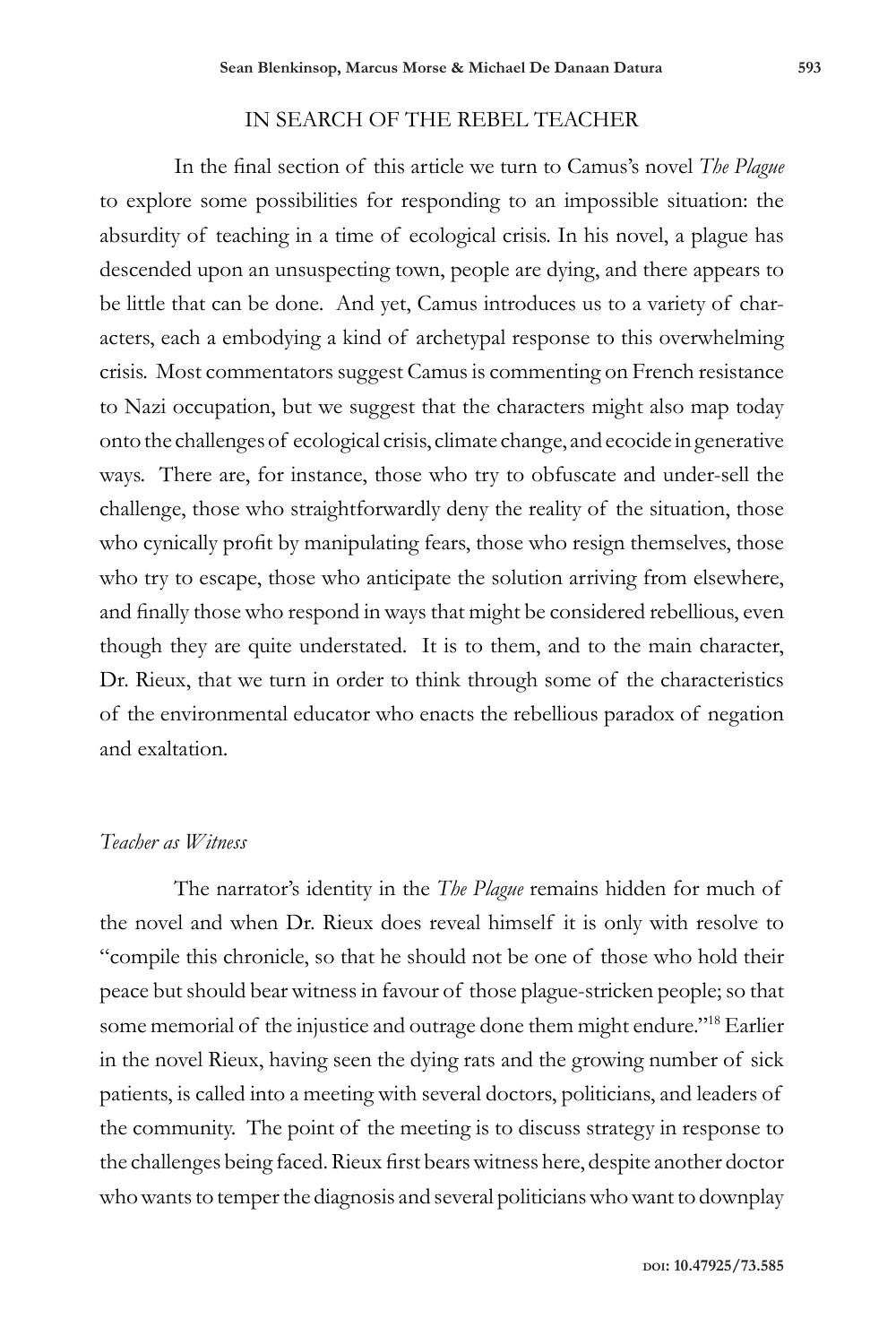the challenge and limit financial support, by having the courage to name the plague as a plague and by insisting the city respond in an appropriate manner (e.g. closing its gates, setting up a quarantine system, isolating the sick, etc.).

And so one of the first acts of rebellion for Rieux was to speak an uncompromising truth despite the impossibility of the situation and the response required of people. Sadly, others are unwilling to respond, but Rieux continues to name the plague for what it is, gathers allies, and begins doing the work he is called to do in such dire circumstances. Intriguingly for environmental educators, Rieux is simply doing what is "right" in accordance to his medical protocols for a plague scenario and the Hippocratic oath. What might a parallel commitment look like for educators in a time of ecological crisis? By naming the environmental challenge and enacting the negations and exaltations proposed above we may begin to form the basis upon which the actions of any educator can be judged and determined with respect to the relative flourishing and freedom of the more-than-human world. An educator may, for example, reflect upon whether the curricular activities he or she has chosen acknowledge and respond to the environmental crisis in terms of honoring the dignity of life and working towards a flourishing world for living beings. Or, for example, how he or she responds to instances of anthropocentrism, hyper-individualism, and the backgrounding of other-than-humans in the structure of the educational experience and the discourses employed by students.

## *Teacher as Artist*

Throughout the novel Rieux is pushed by the situation to find creative solutions to challenges as they arise. One of the clearest examples is making sense of the involvement of unexpected allies. He knows that he needs people to organize into teams to gather, transport, and care for the sick, and he locates a previously quiet, ignored, and somewhat odd fellow to take the lead in this challenging role. In doing so Rieux undermines the way this person has been *situated* by the community and allows him to flourish in unexpected ways. For Camus, rebellion is an evolving process comprised of creative acts, often un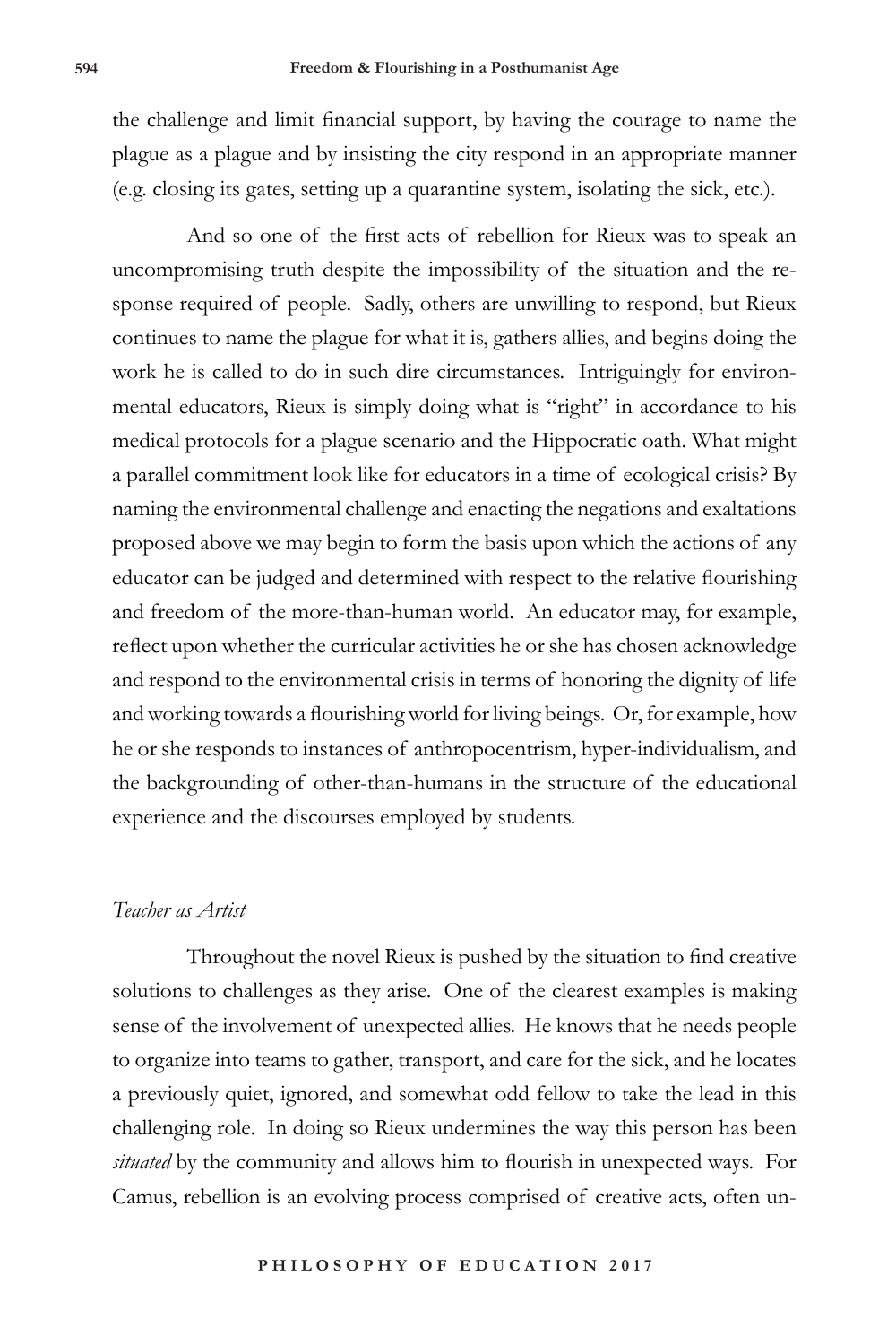expected, that move individuals and communities in unexpected ways. Camus clearly wants to focus on the act not the status of the artist; in other words, the point is to get a system for dealing with the ill, not about how brilliant Rieux is at managing human resources. For Camus this is a call to be in the world, in all of its beauty, horror, and complexity, with all of its denizens, and to assist, even if seemingly futile, in creating a shared mutual flourishing. In this Camus looks to Proust, whom he admired greatly, and how Proust as rebel artist exalted life, its particularities, its uniqueness, and its sensualities by decentering the dominant metanarrative of his time, the image in which all else was created and that undergirded all other stories: God. The point for today's environmental educator is that while that particular metanarrative has fallen into some disrepute, the root metaphor has simply been rebranded and reiterated in the form of human exceptionalism. In the Anthropocene, human is the measure of all things and it is this problem, a profoundly hubristic faith in mankind, which the posthumanist teacher as artist must rebel against.

How might educators creatively decenter this metanarrative and exalt more-than-human flourishing? The environmental educator might ask: how is my teaching practice informed by experiences with local other-than-humans? How am I considering and creating learning environments that demonstrate that *human* is not the centre of existence? Or, how might assessment and evaluation look if we consider mutual flourishing and push individualism into the background?

## *Teacher as Rebel*

Throughout *The Plague* there are many opportunities for Rieux to prioritize himself and choose to escape, give up, or work to benefit himself in different ways, and yet he does not. He is a humble, yet effective rebel, working alongside others in response to overwhelming odds. It is clear as the novel progresses that although the odds seem slim, the only way we are to be free is for everyone to find, in their own ways, something to do in response. There is a shared foundation that supports this work and that acts as a kind of lens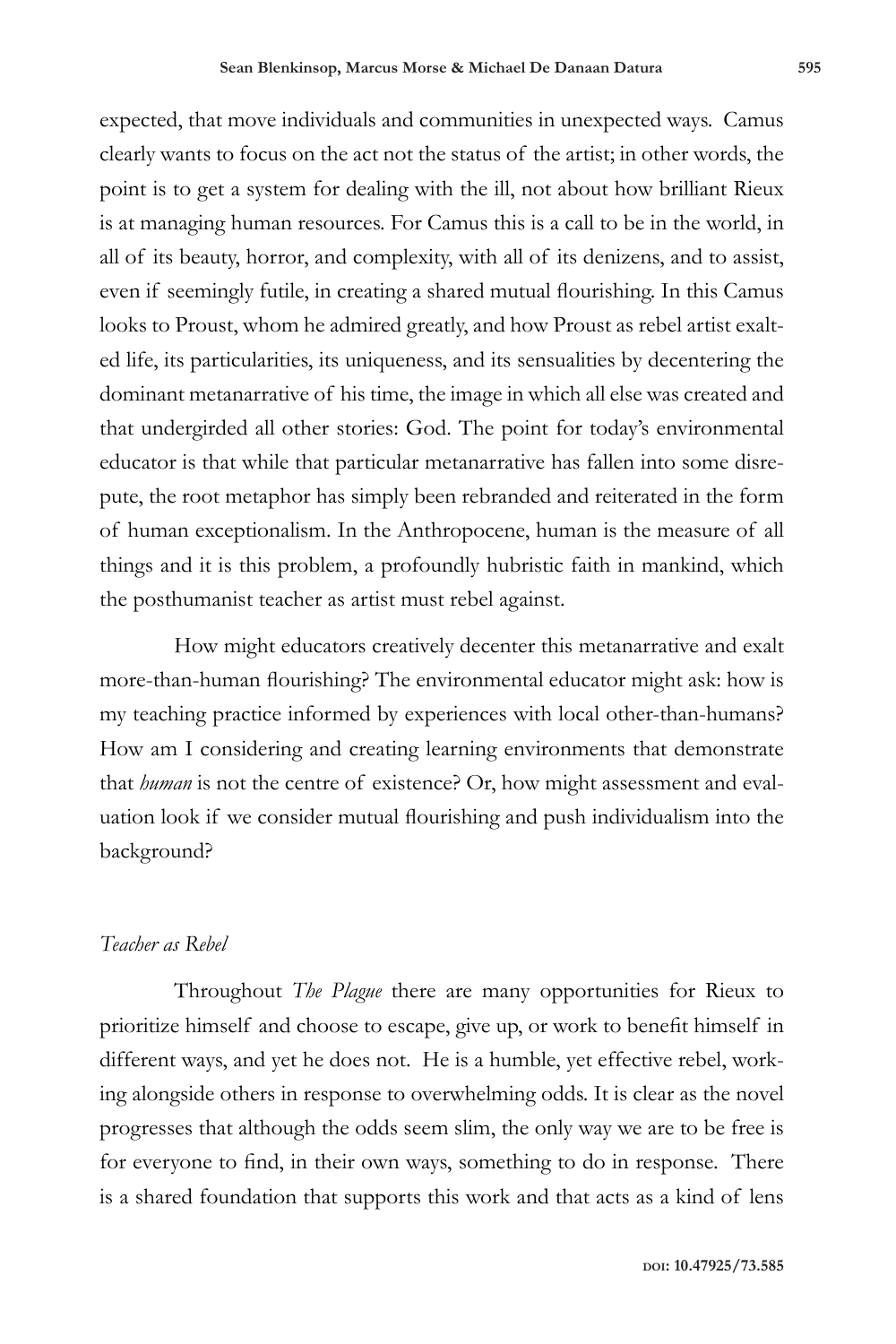for the city and for each individual and it is this core that we hope this article has moved us a step closer to naming. We suggest that it might be through bearing witness and negating ecocidal suicide as a result of our individualistic anthropocentrism, while at the same time allowing all to exercise their freedom through exalting mutual dignified flourishing, that we can as living beings find the meaning of freedom.

1 Camus wrote *The Myth of Sisyphus* five years earlier.

2 Albert Camus, *The Myth of Sisyphus*, trans. J. O'Brien (New York: Vintage Books. 1955), 3.

3 David Orr, *Hope is an Imperative* (London: Island Press, 2010).

4 See Jean-Paul Sartre, *Notebooks for an Ethics*, trans. D. Pellauer (Chicago: University of Chicago Press, 1992).

5 Albert Camus, *The Rebel*, trans. A. Bower (New York: Vintage Books, 1956), 4.

6 Camus, *The Rebel*, 6*.*

7 See, for example, Clive Hamilton, *Requiem for a Species: Why We Resist the Truth About Climate Change* (Washington: Earthscan, 2010); Elizabeth Kolbert, *The Sixth Extinction: An Unnatural History* (New York: Henry Holt and Company, 2014); John Foster, *After Sustainability: Denial, Hope, Retrieval* (New York: Routledge, 2015).

8 Clearly there are cultures and peoples within the category "human" that are more and less responsible for the destruction wrought globally. This article is directed at those peoples who have taken, and continue to take, a "colonizing" position towards the more-than-human world.

9 Camus, *The Rebel*, 251.

10 Camus, *The Rebel*, 251.

11 Camus, *The Rebel*, 4.

12 Camus, *The Rebel*, 251.

13 Peter Hay, in Matthew Newton and Peter Hay, *The Forests* (Mathew Newton: Hobart, 2007), np.

14 Note: This attempts to amend David Abram's concept of the more-than-